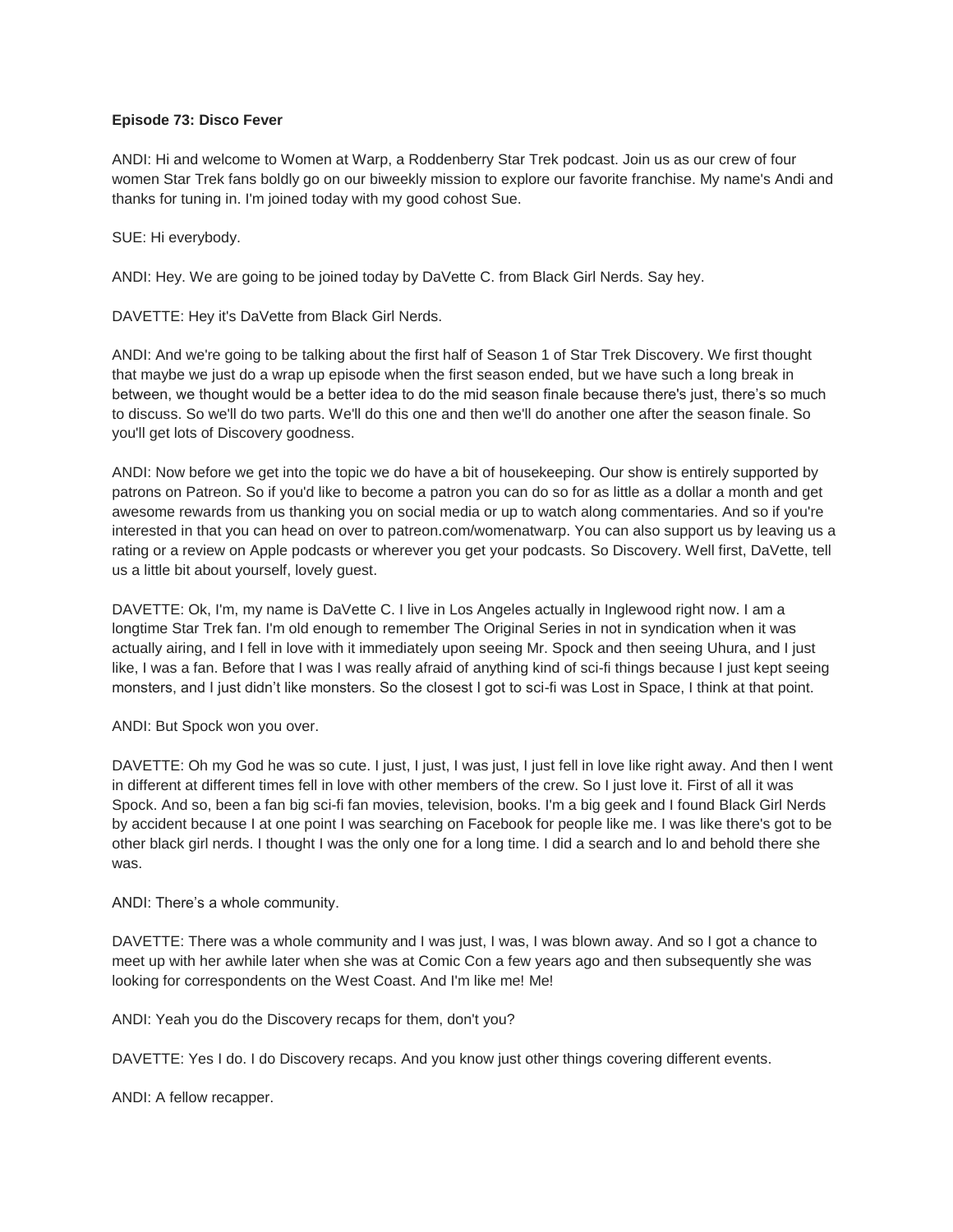SUE: It's been a wild ride.

DAVETTE: It is my first time I've ever recapped a series so I'm happy that it was something that I'm really, I really love also but it's been fun. It's challenging.

ANDI: Yeah it is.

DAVETTE: I didn't realize how hard it was to do a recap. In fact the last episode recap I have not yet published because I'm still kind of unpacking it in my head and it was like, "Oh there's plenty of recaps out there now." It's like this will be more like an analysis of the last episode.

ANDI: Well there you go. So we've got a big topic today in Discovery.

DAVETTE: Yeah.

ANDI: I think probably the best place to start would be characters, specifically because you know our raison d'etre, the female characters especially but really anybody, and who everybody's favorite character was anybody that got was a little bit disappointing that sort of thing. Sue, do you want to start?

SUE: I'm still broken up over Georgiou.

ANDI: Yeah.

DAVETTE: Yeah.

ANDI: Yeah I was, I was bummed. I mean they kind of telegraphed it a bit when it came to the lead up of the show and I mean they put a special guest star and as soon as they announced Isaacs I was like, "Well we're not going to have two captains." So I was a little nervous. And I thought maybe they would not. But yeah Georgiou.

DAVETTE: I kind of hoped that at least you know I mean I just didn't expect it so soon.

ANDI: Yeah.

DAVETTE: I mean I just kind of thought, "Oh good, we'll get to see the Shenzhou and all these wonderful things and then eventually something will happen. But it was so quick and so I was just yeah I was heartbroken.

SUE: What we did see of her and that relationship and in addition David Mack's book Desperate Hours that takes place before the Battle of the Binary Stars. She's just such a wonderful character and they were able to do so much with her in such a short amount of time that it's really disappointing that we're not going to get any more of her.

DAVETTE: I'm hoping though just hoping that maybe flashbacks, we'll get to see more flashbacks of her relationship with Michael because it was such a significant relationship and it would be, yeah, it would be a shame not to see her anymore at all.

ANDI: Yeah I mean that opening scene with Burnham and Georgiou on the desert planet that was.

DAVETTE: Oh, yeah.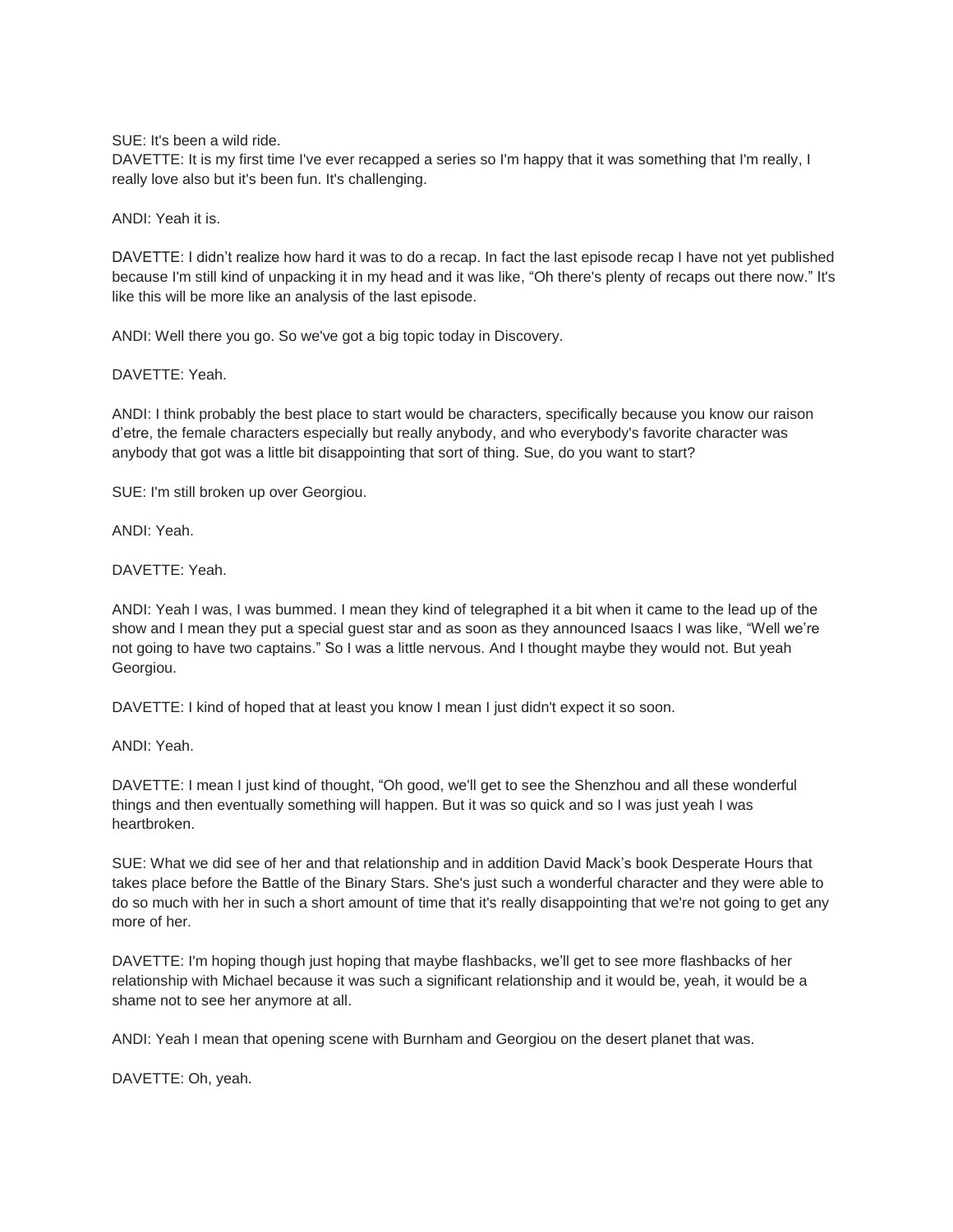ANDI: I mean, I was just blown away and like you have two badass women on an away team, just like kicking ass, and talking. And like, the way they built up that relationship so quickly like I really cared about that relationship. And it was really hard to see Michael grieve and then like how lost she was and how much she needed her mentor. It was just yeah. Sad face.

DAVETTE: Yeah definitely.

SUE: But in terms of our what has become our regular crew on the Discovery. I feel like my favorite character changes every week.

ANDI: Yeah they have a tendency to give the spotlight, like share it. So I mean that's a pretty usual thing on Star Trek. We have like episodes that are spotlighted on characters but it means that, you know

SUE: Right, but that doesn't usually change my favorite character.

ANDI: Yeah that's true enough.

SUE: And the one that I find myself liking tends not to be the focus character of the episode but the one who has like the best moment or the snarkiest comeback or there's just some little character thing that makes them stand out to me in that episode and they're doing that for everybody.

ANDI: How do you manage to pick a snarky comeback when there's so many of them, our entire crew is like built from shade. It's amazing.

SUE: It's pretty great.

DAVETTE: "Built from shade." I like that.

ANDI: It's true though, like the number of just, I mean, Burnham doesn't usually do a line, but she's got some serious looks. And then you've gotten Stamets who is like sass master supreme. It's

# DAVETTE: Oh my god he's

ANDI: I was I was kind of I really liked his introduction because he was such a douche and I liked it. He was just like this is not this kind of fuzzy character you know he was prickly. But I mean we have a lot of love for prickly characters in Star Trek. I mean we've got like Odo and Spock in some ways and Bones in some ways like prickly characters work well on Star Trek. And I just, I just really liked that that we didn't start with everybody was a family that we got to see.

DAVETTE: Noble.

ANDI: Yeah we get to see them grow together and become a family more. And I liked that a lot.

DAVETTE: I'm mixed in my feelings with the productions right now in that yeah we lost Georgiou and then we lost…

ANDI: Landry.

DAVETTE: Landry right away. I love that actress and I think I was just really bummed that they took her so quickly and so poorly. I really did not agree with how they wrote her death because I thought it was stupid.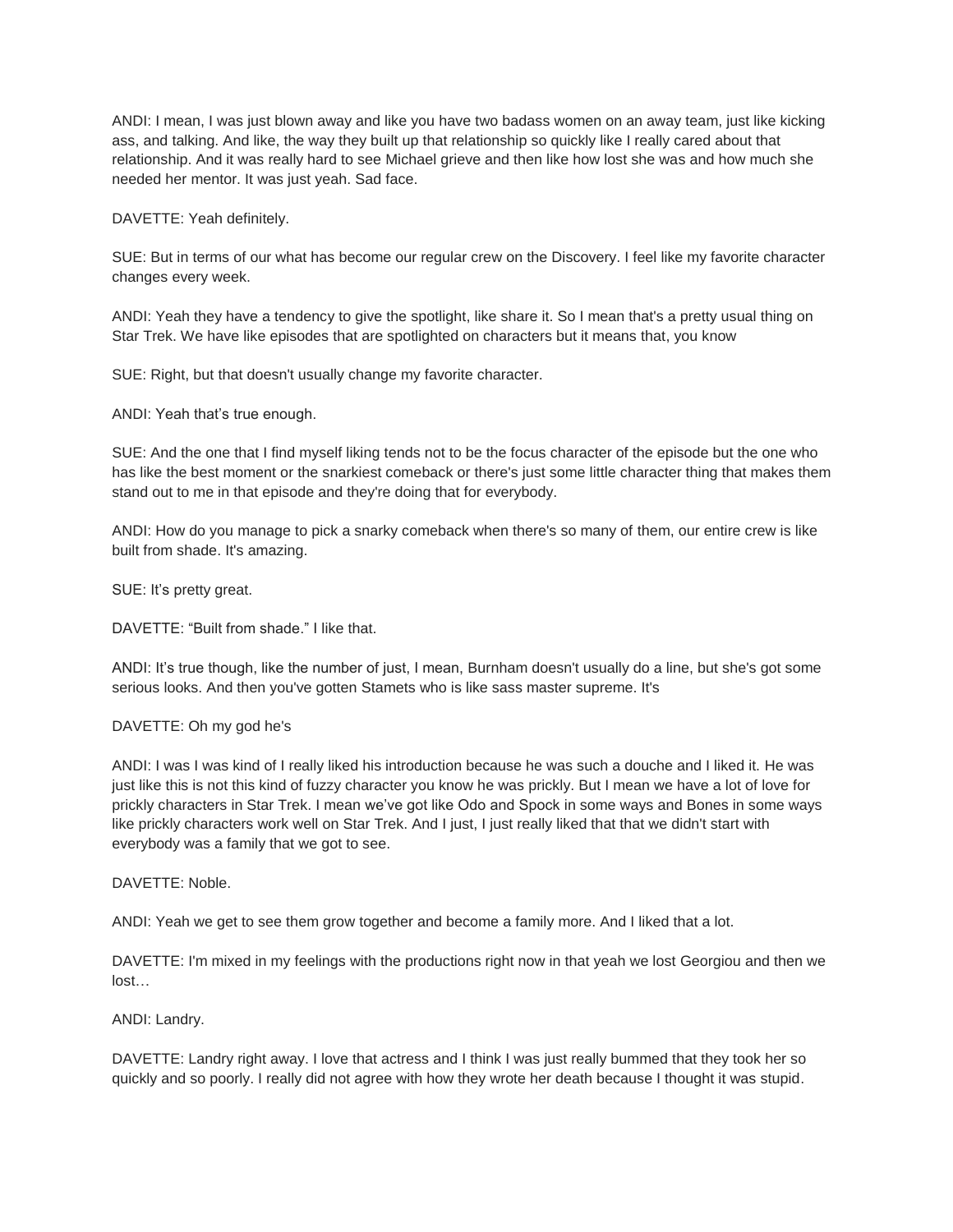#### SUE: They wrote her stupid.

### ANDI: Yeah exactly.

SUE: Yeah she's supposed to be chief of security and you just captured an animal or a creature that's nails can claw through the hull of a ship and you're going to go in there with a mechla?

DAVETTE: Right? I just thought there's no way. And I know I guess they felt like they had to kill her. I don't know why exactly. There was obviously some attachment that she had for the captain that was more than just you know Captain and officer. She, the last words I think that we saw her say to him when he, I don't know, I can't remember which episode it was where he asks her to do something and she, oh he thanked her for getting the Tardigrade, I think. And she said, "Anything." I mean she was like looking at him like oh she wants to kiss him so badly or something. Or maybe they had been lovers or something.

SUE: I got that as well.

DAVETTE: We never got a chance to know her at all and she was pretty badass.

SUE: They had to get her out of the way for Tyler.

ANDI: Yeah. Which is another reason why I think her death made me so mad because it is yet the second time we had a woman of color killed off to be replaced with a dude and that makes me upset. And also like you are saying like she's she's supposed to be the tactical person. Her tactics are crap like that that just made her look so incompetent which is one of my least favorite qualities in a person. And then also she was the perfect person to take us from that warmongering beginning, right? Because we had this definite clash and I feel like this is the main theme for a long time. The clash between the people that valued science and the people who valued war and tactics. She was such an important part of that and she was one of the people that could have really like she could have changed. I was interested to see where they were going to take her and I was interested to see how she was going to fit in with Burnham. And her and Burnham had a lot of really interesting tension that I wanted explored. And, no.

DAVETTE: I think there was, yeah I mean, I think there was also some kind of rivalry possibility because I think Landry was threatened by Burnham's presence. And I think that, I think you know, I think she felt threatened. I really do, and I think that should have been explored more.

SUE: Imagine how she would have reacted if she was still there when Tyler came and there was yet another struggle of suddenly Lorca wants to trust this guy. And I still don't understand why everybody on that ship trusts Tyler so much.

ANDI: Okay. But no, Sue. Come on. When you're filling the position of the person who has control over the security of your entire ship you definitely want to give it to some random dude you met in jail. I mean that's just…

SUE: I mean, that's what I would do.

ANDI: That's the first thing I would do. I'd be like hey yo random you're kind of shady. Here's all of our codes and security protocols, and like, run amok on the ship. Have fun!

DAVETTE: Especially one who's you know been, I mean, obviously kind of destabilized by the Klingons, our enemy. So I mean, yeah, sure. Come on in.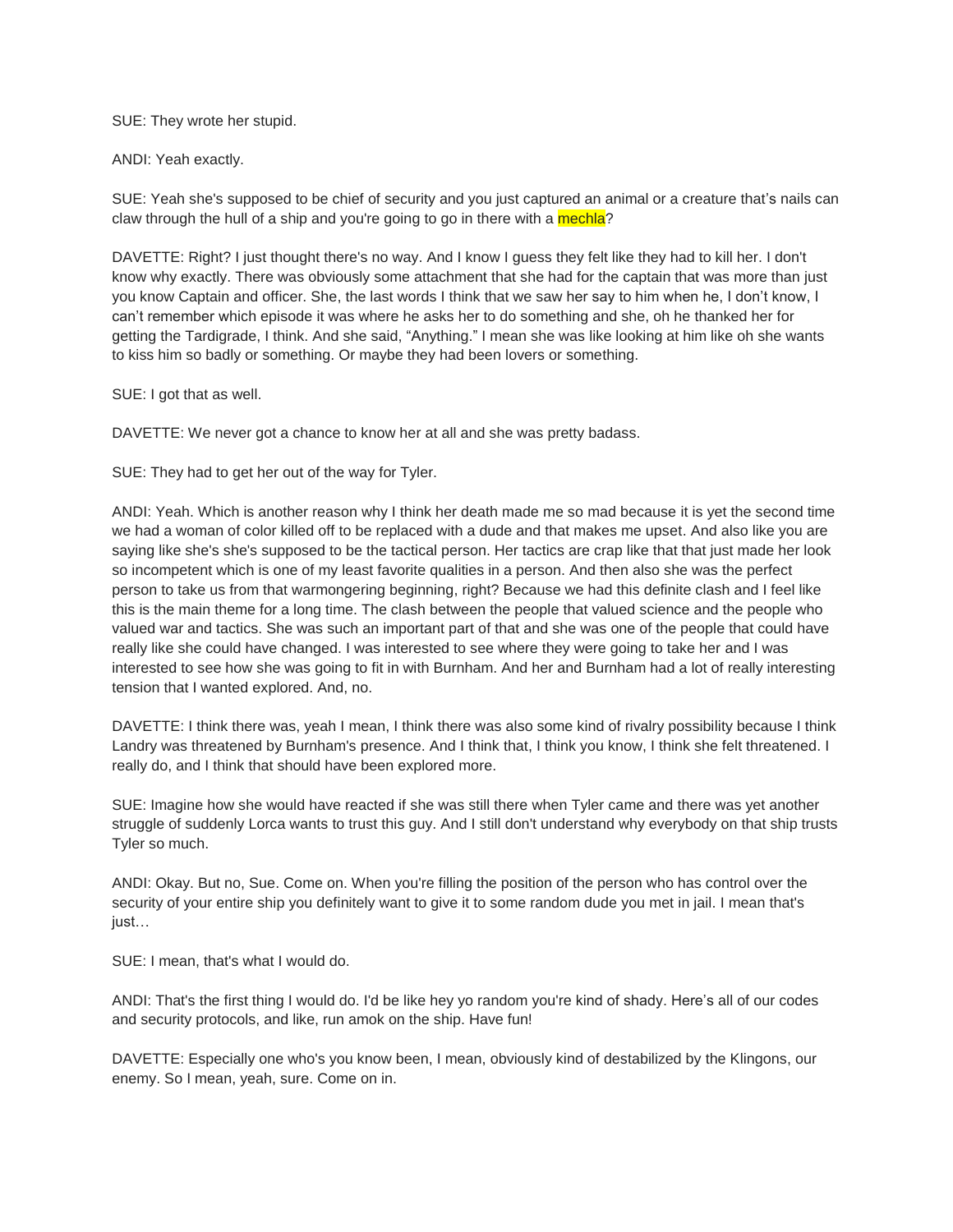ANDI: Even if Tyler is exactly who he says he was. Ok? Even if he is, which I don't think anybody thinks that at this point.

### DAVETTE: No.

ANDI: But even if he was, he also just got out of seven months of torture. Like, maybe send him back to Earth for some hardcore therapy.

DAVETTE: Serious, serious therapy. He would not be given a position of such responsibility on a critical ship. I mean the critical ship of Starfleet. I mean when the admiral said "What are you doing?" To me it would have been like, you're not doing it. We're not allowing this. You know? Put him on a shuttle and send him to us because this isn't happening.

SUE: But you see where Lorca's mindset is because he is like, "No, he's fine."

ANDI: Yeah that's the thing is like, the thing that I do get out of that that I think works is it helps us understand where Lorca is and Lorica is also not okay.

### DAVETTE: Oh not at all. Yeah.

ANDI: That's one reason why, we haven't talked about Cornwell yet but, a little bit, but Admiral Cornwell who is another awesome woman. She has a background in psychology which is super not a common background to see in Starfleet characters and I love it. And also her relationship with Lorca, like, she's the only one who calls him out. Everybody else lets him do whatever he wants.

SUE: But this is the first time I'm pretty sure that we see members of the Admiralty and Starfleet, if we even do know their backgrounds, but who weren't just captains or engineers or ops people we we finally get an indication that somebody in a medical field or a science field is making it to the Admiralty and like super important that your leaders come from all different kinds of backgrounds.

ANDI: Not to mention, I can think of a million things that psychology would be helpful for in a leadership position like that. I mean obviously it comes in handy for her numerous times and I just think it's cool.

DAVETTE: But can we talk about this because I actually included this in one of my recaps. She knows Lorca. They're friends. They were lovers. They have been through a lot together. She knows what's going on with him in a way before it, before she finds out he sleeps with a phaser under his pillow. So given that why is she so easily

#### ANDI: Manipulated?

DAVETTE: Why is she so. Yes. I mean I was like, come on. He's not that good in bed. I'm sure that you just drop all your training and all of your power and you know take that time out with him. I just I would have been like you know what we need to talk a little more about this. And we're in the middle of a war situation. And I would definitely love to get it on with you again soon. But now is not the time.

ANDI: I don't know, DaVette, he eats those fortune cookies super creepy. I mean wouldn't you want to just hop in bed with the guy that eats fortune cookies like a total psychopath? I mean real talk, real talk. I have very bad taste in men so I probably would, let's just be real.

DAVETTE: I'm sorry I just couldn't. You know. We need to we need to talk about what's going on here and all the decisions you're making. Plus even after that she says to him, "You know what? You're crazy right now. We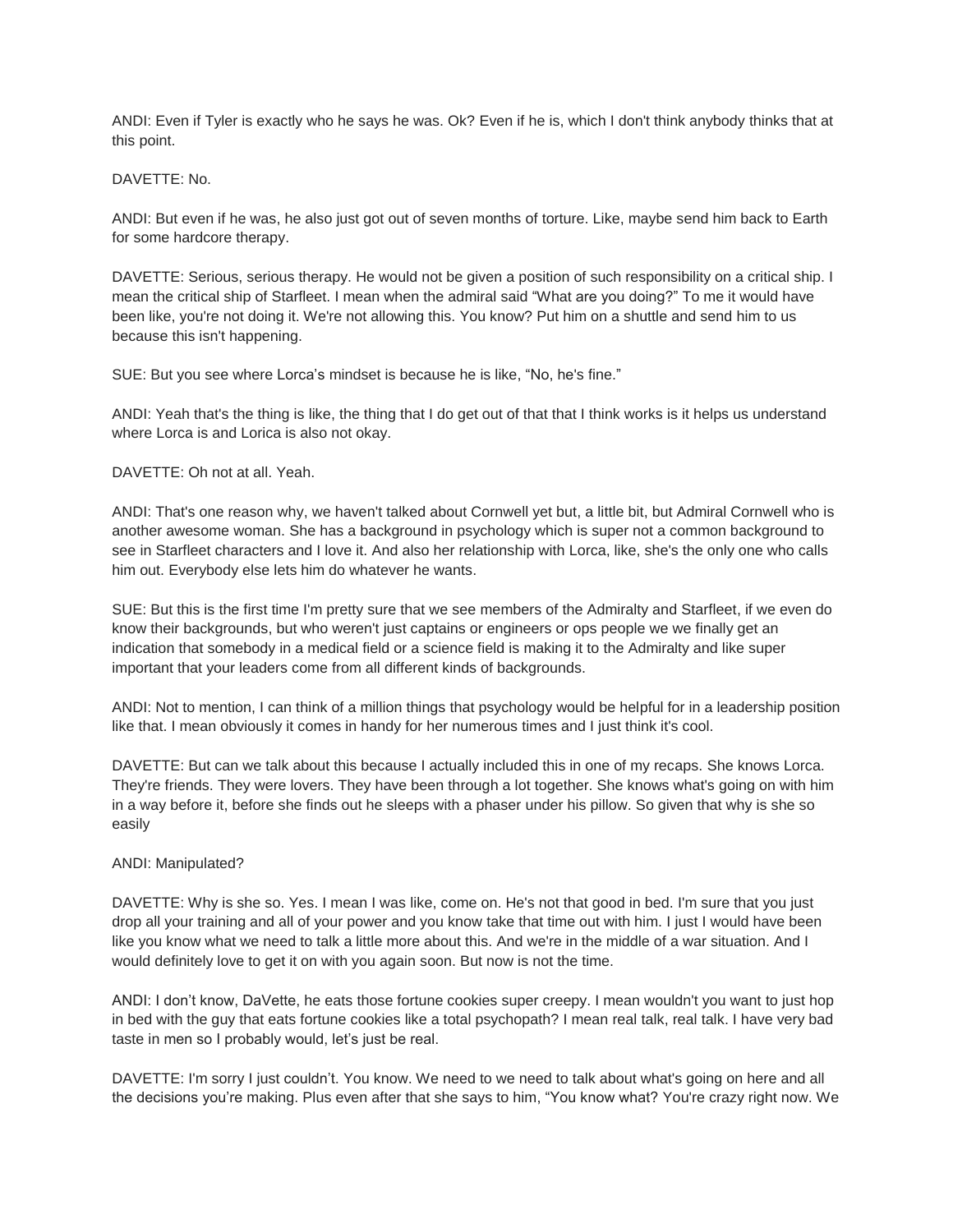need to we're going to I'm going take the ship away from you." You don't tell somebody who is obviously kind of off the deep end right now, like, I'm going to take away the thing that you were living for and not expect there's going to be a problem. She walked out of there like she you know knew that he was just going to roll over. And I was shocked.

ANDI: Not only that. Like why wouldn't you send your orders to Starfleet before you go on a mission that's very dangerous?

DAVETTE: Right.

ANDI: There's a lot of sketchy decision-making in this show.

DAVETTE: So I'm like. And she is this, you know, psychologist, psychiatrist. So with all of that, you're going to actually go away on a dangerous mission that he's OK sending you off after you've told him you're going to take away his ship? I mean, like no, I'm sorry. This isn't happening. So I was really bummed when she took off and she's like, "And when I get back, you know I'm taking your ship from you."

ANDI: I'm sure nothing bad will happen.

SUE: I still think she doesn't realize just how bad it is.

ANDI: Yeah.

SUE: Because she was a friend.

DAVETTE: Shouldn't she, though?

SUE: She probably should.

DAVETTE: Yeah that's the thing.

SUE: I have my own ridiculous theories about Lorca, too, but I don't think this is the Lorca that she knew.

ANDI: Yeah. That's uh, we'll get into that a little bit later when we're talking about fan theories. I would like to move on kind of to one thing that I have noticed that I really like about Discovery, actually, is there are really strong standalone scenes. So like, the episodes are not so episodic really; they're very arced. So sometimes what happens from episode to episode kind of merges together in my mind. I'm like, "Which episode did that? Because it's not so…

SUE: There aren't clean breaks.

ANDI: Exactly. But there are a lot of scenes that just blew my mind. And when people are asking me, What's your favorite episode?" I'm like, it's not really like that for me. It's what is my favorite scenes. So I wanted to know what you guys thought about that.

SUE: I love Tilly bomb.

ANDI: It's true. It's true.

DAVETTE: Tilly bomb?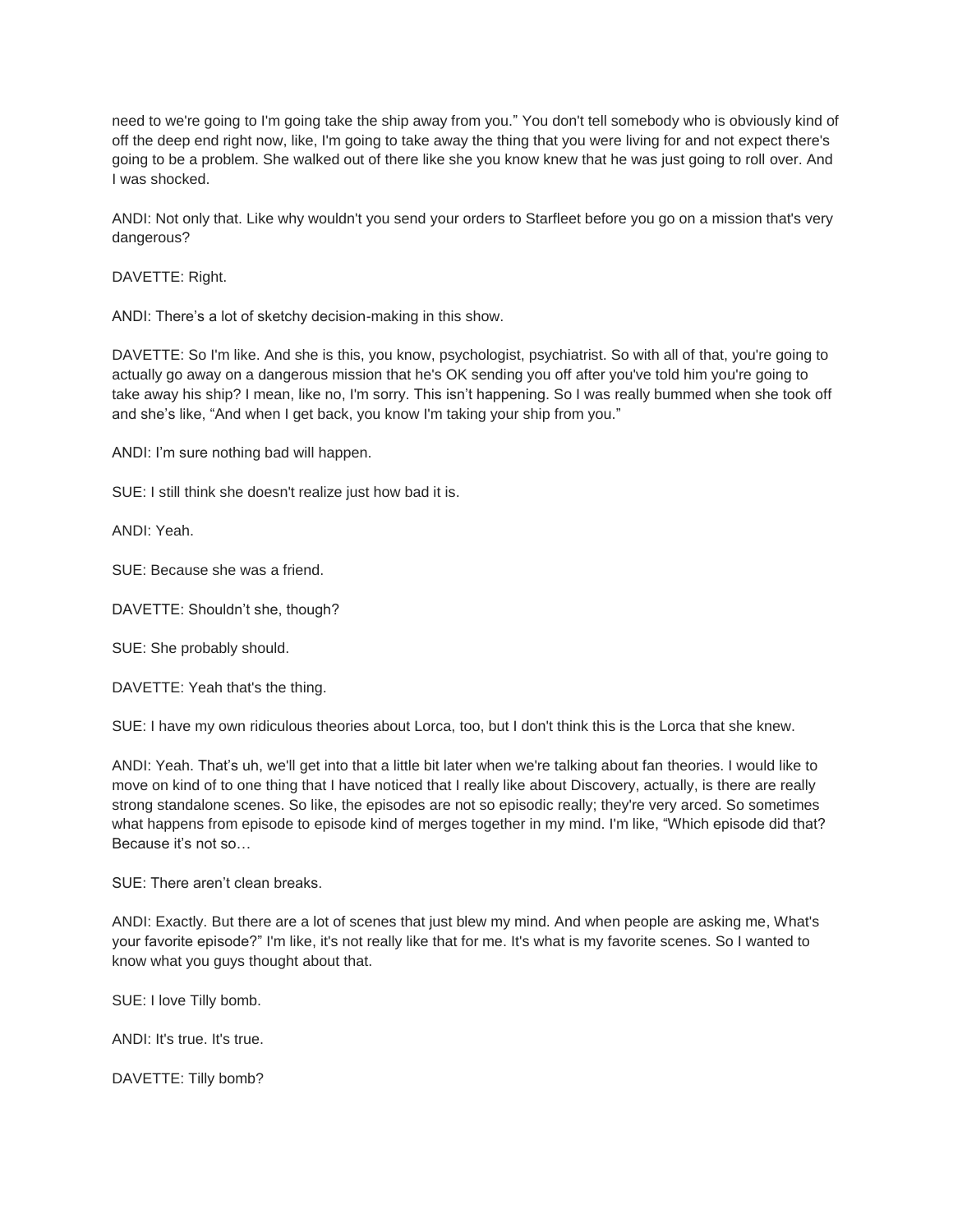SUE: When Tilly says, "That's f\*cking cool."

ANDI: Yeah. And that was actually pretty controversial. There are people that get very upset by that.

DAVETTE: Tilly bomb. Ok, I got it, I got it. I was like, yeah that was cool though.

SUE: But like not because they're swearing. That's not why I love it so much. I love it so much because, I mean, she's young, so she's gonna, like I remember the first time I swore at work. I remember that I accidentally gave my boss the middle finger at one point. Like, joking around, and I was convinced I was going to be fired. Like, probably still in college.

ANDI: Yeah, see, I work in politics so everybody has like sailor mouths.

DAVETTE: Oh yeah, I do theater, so…

SUE: That's true now, but when you're super young, like she's still a cadet. Imagine being like 20, 21, 22 and you say that in front of your boss and you're like, I'm going to lose my job. Right? But there's, so there's there's that moment, but there's also the fact that you see her and you see her boss and you see them loving the science they're doing. Like, the rest of that ship goes away. The war goes away and they're both standing there looking at this amazing thing that they can do. And they're like, "This is amazing."

DAVETTE: So cool.

SUE: And that is, like, the core of the science part of Star Trek.

ANDI: Absolutely.

SUE: Like, they should be amazed at everything around them.

ANDI: I really liked that scene too. I like, I like that they're just you could see the passion. The passion for learning and the passion for "discovery."

DAVETTE: I think the favorite. It's hard. Most of my favorite scenes are, they're pretty much always when people have let their hair down. So like the scene that made me laugh out loud and I was like, I was sitting in a Starbucks and I wanted to go ahead and start the episode. So I put it on my phone and I literally almost came out of my seat laughing I was so excited when Burnam walks into the party and the music is jumpin' and everybody, and I'm just like, "Yes! This is a party." Now if this had been on the Enterprise in Next Generation somebody would have been playing a violin, or there may have been some jazz going, you know. But no I mean I'm just like there's got to be more music out of the 20th and 21st century that survives to that point, and it's going to be party music. And so when she walks in and the place is just jumpin' I was like, "Yes! Finally."

ANDI: I understand why TNG did that because…

# SUE: Budget?

ANDI: Well that, yes. Definitely. But also because classical music and jazz music is kind of timeless in some ways, whereas every, like pop music has a tendency to be dated specifically to an era.

DAVETTE: Well but that's only because it's like such a short period of time though. I mean it's, we don't know how long that music is going to last. I mean we're just still kind of in that period where it's like only been a hundred years since the Jazz Age. So we don't know in another hundred years what's going to be there. And I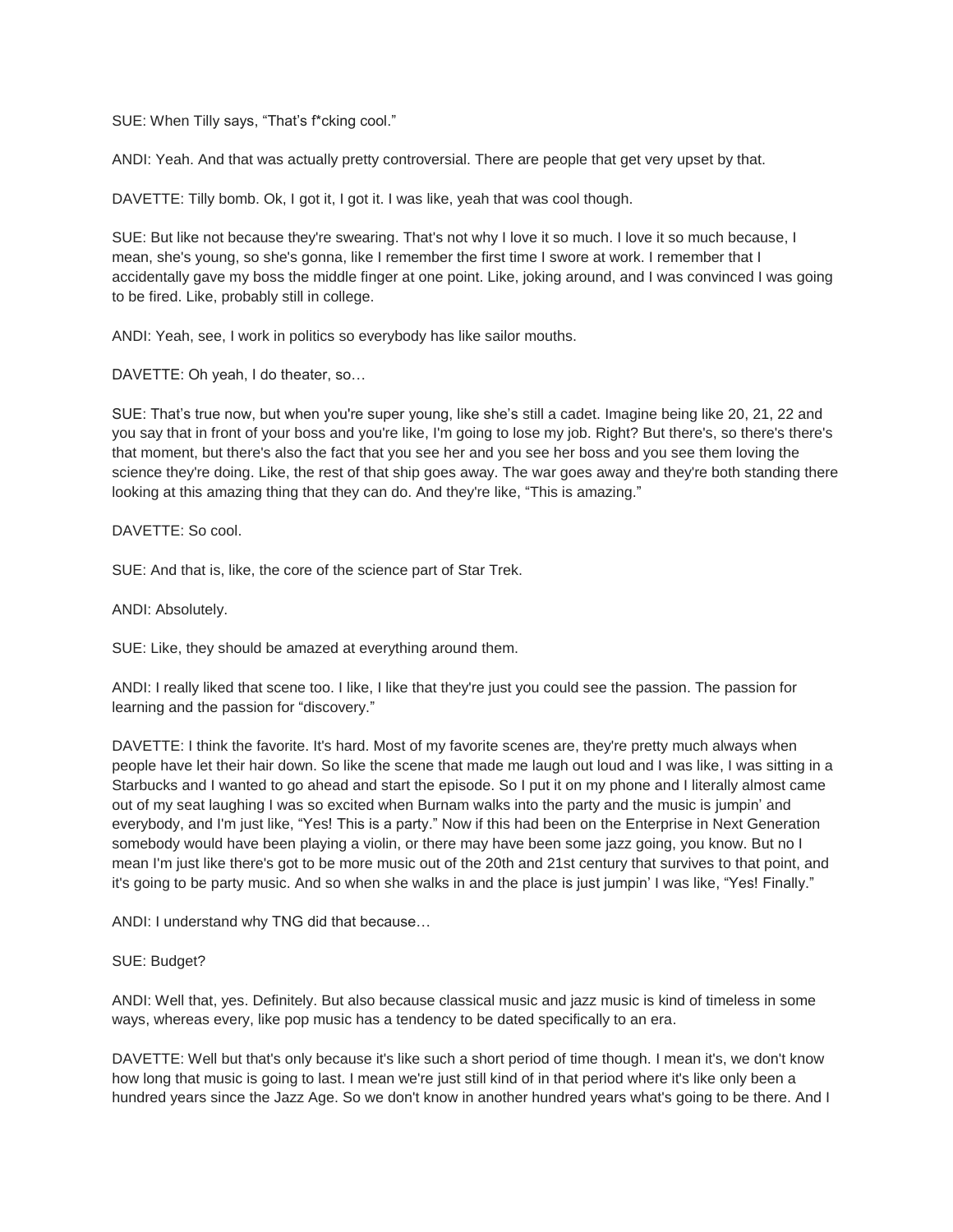was, I mean I have no doubt that like lots you know there's lots of classical, there's lots of jazz that's going to survive well into the next century. But we don't know what else will. And so that's why I was like, yeah, ok, let's play with the possibility.

ANDI: Yeah we do. It's Al Green.

SUE: What

DAVETTE: Yeah. Oh my God that was perfect.

SUE: But the idea that we only ever see classical and jazz in Star Trek kind of gives the impression that pop music is lesser.

ANDI: Yeah.

DAVETTE: Yeah.

SUE: Like it isn't as important.

DAVETTE: And it shouldn't be.

SUE: And it's certainly false. And it's great to see that in Star Trek. Because I mean people complained about it in Beyond as well.

ANDI: Which was also awesome, by the way.

SUE: Right. You know what? It's going to be there. Like popular music is popular music and even if classical was at one time popular music, it survived the last several hundred years. So you know what?

ANDI: Deal with it.

SUE: They're going to be playing whoever they want 400 years from now.

DAVETTE: Yeah. And like Stamets says, my uncle, what is it? My uncle plays in a Beatles cover band, but that doesn't make him John Lennon? I just thought that was awesome.

ANDI: Well, if there's one pop band we know that will probably make it that far, it's the Beatles.

DAVETTE: So yeah. So that was, that's like my favorite stuff. Yeah.

ANDI: I got to agree. The beer pong. The awkwardness of Burnham in a party.

DAVETTE: Let me tell you.

ANDI: I loved it. Tilly absolutely rocking the party was awesome. The whole thing was fun.

DAVETTE: That ties into like a favorite character, because Tilly is fast becoming like my favorite character. When she first appeared I was like, oh this is predictable. But then she turned into be, you know turned out to be anything but predictable. Every time she opens her mouth on that show, it's cool. And she's, she's so together. I mean you think she's like kind of a flake but she's not. Not in any way. She is she's just very effusive and very emotional and kind of fun. But when she's doing her job she's on it. Like when they're doing those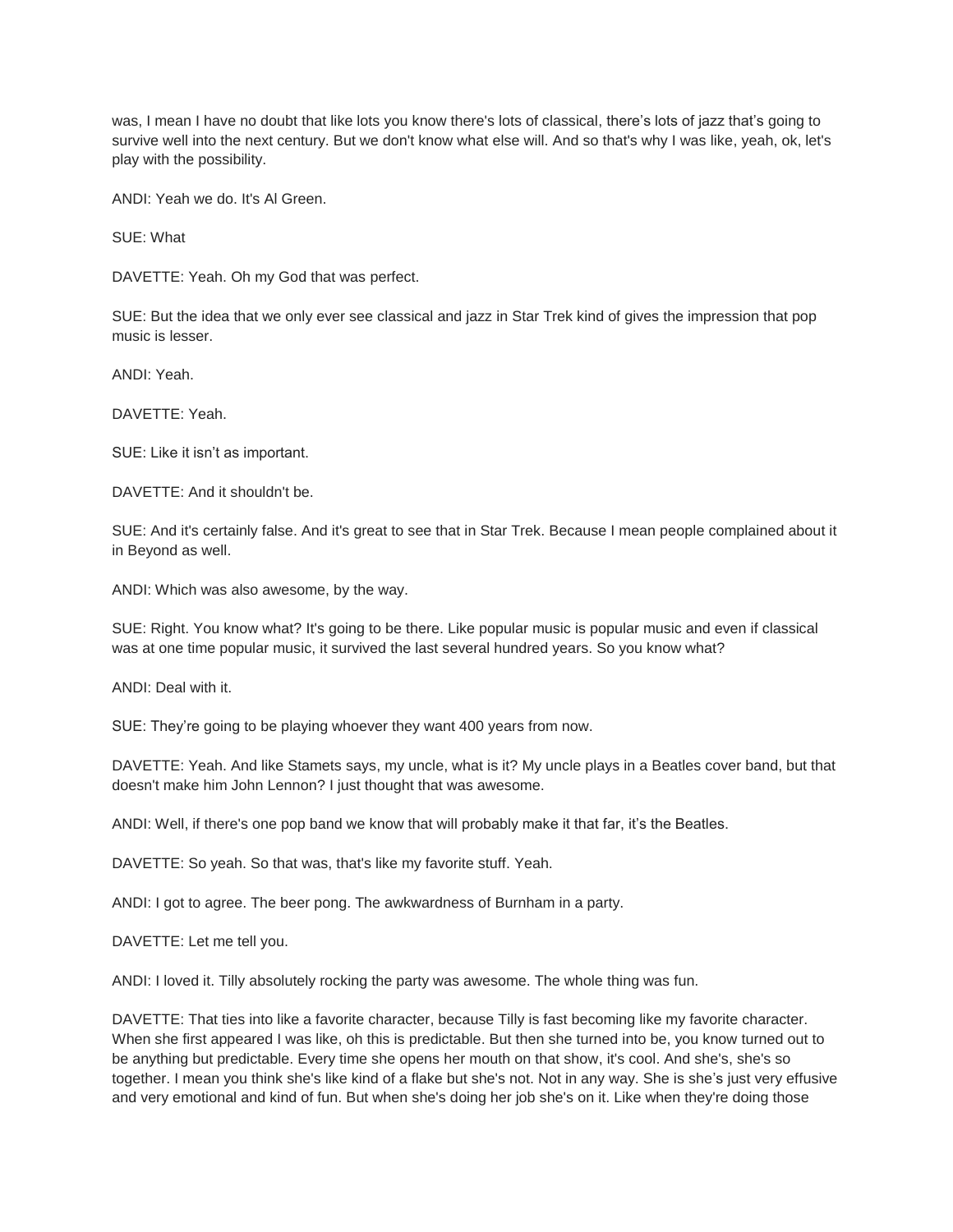jumps in the last episode and she's just like, boom, boom. And he's like, "How's it going?" "Great." You know I mean she's just like focused.

### ANDI: Focused, yeah.

DAVETTE: She is going to be a captain. There's no doubt.

SUE: New York Comic Con was a couple weeks after. I think it was the weekend of the third episode airing. But I went to two different Discovery panels in the same day. But at one point the moderator of one of them was talking to Mary Wiseman and asked her about Tilly. And you know there's this cadet on this secret ship and like does she deserve to be there, was the essential question. And Mary Wiseman said, you know, she might seem silly and she might be a little bit awkward, but she's very smart, and she has every right to be there. And I just watched the dedication and the passion in her answering that question sort of defending her character, and I knew from that instant, I was like, Tilly is going to be one to watch.

DAVETTE: Yep, she's bringing it. And I think that actress actually is the reason why.

# ANDI: Charming very charming.

DAVETTE: Yeah. It's more than that. She's just like, she's, I mean when I'm watching her on the screen I'm seeing a lot of power. And she's coming into her own as a, as a character on the show with every episode. I just, I mean just the way she like fronted Stamets when he was, when she sat down at the table and said, "What is going on?" And he's like, oh you know, he's trying to be all officer on her and she's like, "Uh-uh, no, what's going on?" And you know what she wasn't going anywhere. And I just thought, "Yeah." That, and I think the reason why she's, her scenes are some of my favorites, and the way she's turning into one of my favorite characters is because her character is the most, to me, it seems to be the most three dimensional at this point.

ANDI: My scene is actually from that same episode which I guess we'll have to call my favorite episode. Mine is the one where Burnham and Stamets dance in the hallway.

#### DAVETTE: Yeah.

ANDI: The thing that I love about it is they're in this time loop, right? And Stamets is trying to get Burnam to kind of come to grips with her feelings with Tyler and he is failing. And I love that at this point he just is like, "Oh God, I've got to fix this, like, underlying problem she's having before I can get her to do anything." So he's like, "Well, we're going to dance. For science." And he just kind of not only is it really lovely from a perspective of we get to see the kind of intimacy between Culber and Stamets, like, as a couple, and I love that. It's like you've got this guy talking about his amazing boyfriend from the perspective of a healthy relationship and I love all of that. But it's also just lovely because Burnham's really struggling and he's being her friend, you know? And he is helping her get in touch with these really difficult emotions that she is not really, she doesn't have any perspective for. And I just think it's lovely and the whole time they're, they're just, they're dancing! They're dancing for science. And then I love that the very end, you know, the ship blows up again and they're holding hands. And the fact that we went from who they were in the third episode or whenever they met and they were there was so much tension between them. And then to this. Holding hands while the ship blows up and, like, confiding into each other about, to each other about the people that they care about. It's just it's it's really beautifully done I think. And I love that scene for Burnham because it's so rare that you get to see a woman like that be vulnerable in that way. And I really truly love that.

DAVETTE: Right. I think, that's interesting because I love the scene, too. I thought it, it was like the father daughter moment had never had, you know, or from a human perspective anyway. And but, you know, I found it really interesting, too, that when he said, "Tell me something you've never told anybody," and she confides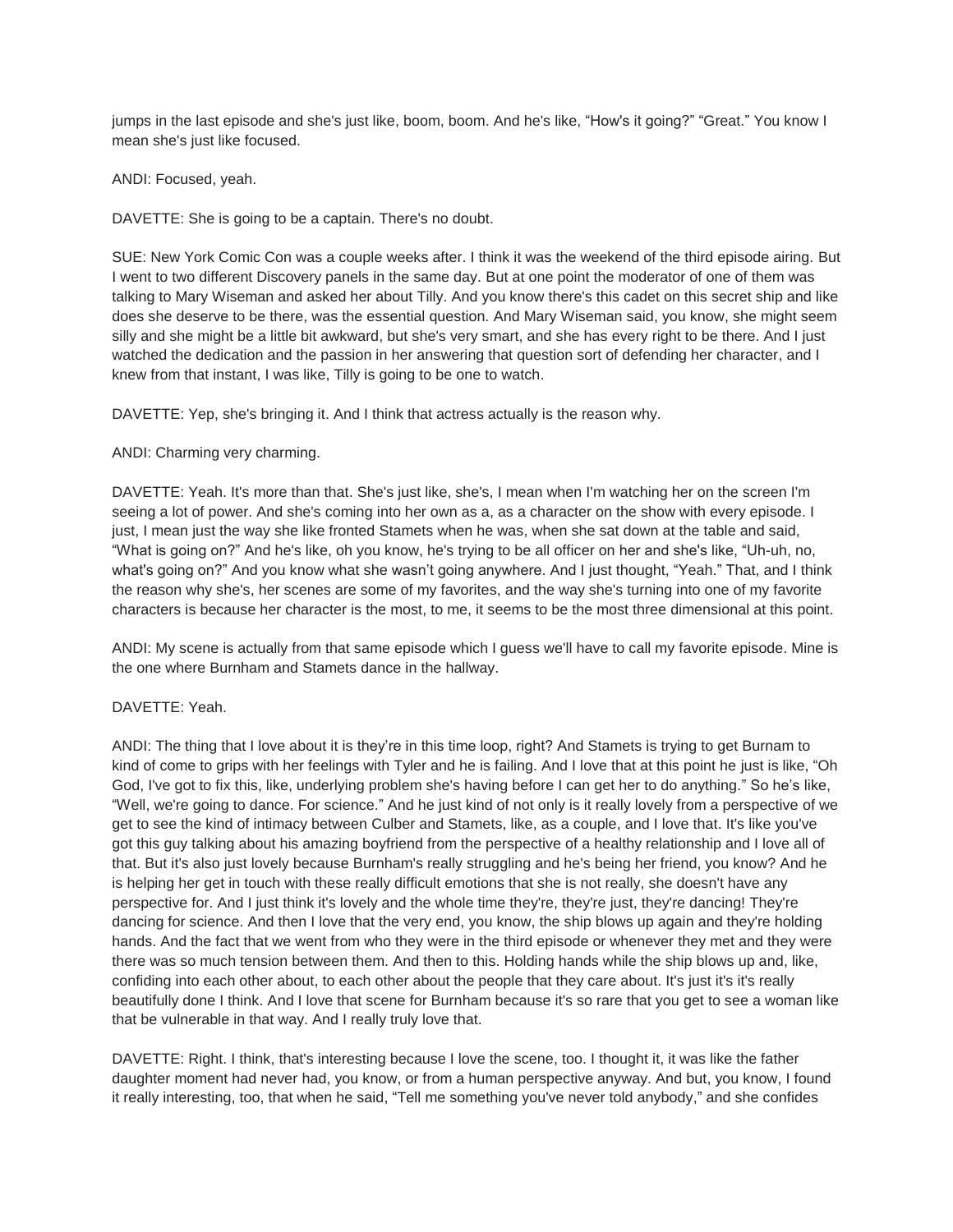that in him honestly, that she felt safe to do that is pretty significant. I know that they've been working closely. So maybe she's, maybe there is, like, you know, some connection happening offline that we haven't seen yet, but she does feel ok to tell him. That's a really deep thing, I mean, she could have told him something else. Like my first pet's name was, you know, Bowser or whatever. No I mean it just, it was interesting to me that she felt…

### ANDI: Safe.

DAVETTE: OK. It's like she wanted to. Like she was really, she wanted to tell him that, because she wanted to tell somebody. I mean the panic in her eyes when Tilly asks her well what was you know what, how does he compare to your other boyfriends? And the fact that, you know, that she's facing that again because, you know, it's not the first time she's had to talk about either relationships or her lack of relationships. She just never had a chance to form one. I don't know how long she was on the Shenzhou but, you know, she never took the time. And I mean, and it's good Tyler calls her on that, you know. But yeah I love that moment too. That's a great one. That's a great episode, frankly. That's my favorite.

ANDI: Yeah it is. I think that one's that one's my favorite. But I always got the impression that this is, the reason she tells him that is: one, because she finally feels like they are good enough friends to tell him that and he has confided into her so she's kind of repaying that, but also that this has been on her, on her mind. This is what she's been thinking about the whole time. During that whole party she's been mourning the fact that she has never been in love. And I don't know. I just, I think that it's a really nice arc for Burnham and it kind of falls into the arc that we've seen for her from the very beginning as she starts out very closed off from just about everyone but Giorgio. And then her having everything stripped away from her allows her to to kind of address some of the pain that she has been suppressing. So we have this, we also have the episode where her and Sarek where she has to, you know she, we see that a lot of this is because of her relationship with him, and the way she grew up on Vulcan, and the way she's been suppressing her feelings about a lot of things, and how much that that's been holding her back. And being able to see her kind of address those wounds has been really quite lovely. And I think it's the backbone of the whole series.

DAVETTE: Yeah I think, I think one of the cool transitions is from the episode where her dad, or well I call him her dad, where she… You know how it is when you grow up and you start to see your parents as flawed. And that's probably the first time that she's, because she's had a huge hero worship and just really tried to live up to him for so long. And now she sees him as flawed, and that frees her to start exploring her humanity more in a way that she even probably didn't do while she was on the Shenzhou because she was still bound by that feeling that I've got to really make him proud. And I've got to be the best Vulcan I can be even when I'm on the Shenzhou. And but then once that happens, when she sees that he's kind of only human she's like, "Huh." And then she decides I think, you know, at that point when we see the opening of that episode where she's in the party, and I can't remember the name of the episode right now, she's she's started going through a transition where she's like I'm exploring my humanity now. I have friends. I'm enjoying, I'm finding satisfaction in my work. And now I'm going to a party. And she's very, you know, she admits being attracted to Tyler. She's ready to explore all of that. So maybe yeah then Stamets gives her a reason to to…

# ANDI: Push through it?

DAVETTE: Open up about something there. Yeah. To push through. Because that's definitely a moment.

#### ANDI: Yeah.

DAVETTE: I mean that's that's a big one. Even if she doesn't remember so much and he has to tell her everything later. I also love that, that line in the elevator when, when Tyler says, "I'm just sorry we missed our first kiss." You know, I was like, "Oh, that's so cute!" Anyway.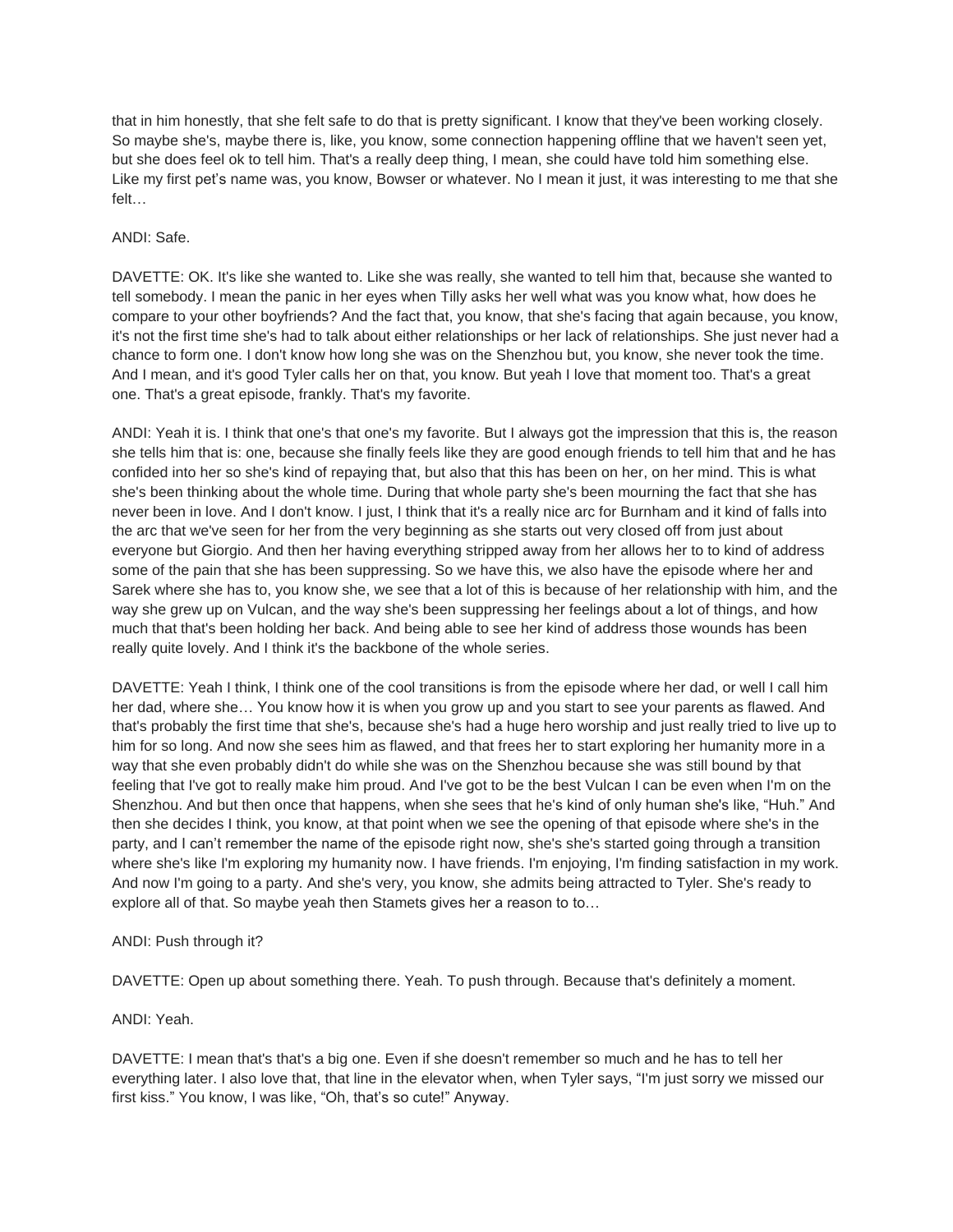ANDI: I want transitional to talk a little bit about the Klingons because we have talked about them at all and we haven't talked about L'Rell.

DAVETTE: I love her.

ANDI: So we had I think that I'm not wrong in saying that the Klingons were one of the most controversial parts of the new series and people were very strongly either opposed or excited about the new direction that they took the Klingons. How did that work for you guys?

SUE: You know I, I don't care about the character redesign. Doesn't bother me at all. We've seen it a million times before. We've seen it with the Klingons before. Don't care. Least of the issues. I was really excited that we were going to be seeing Klingons speaking Klingon, but I think it might have not worked out like I wanted it to. There were just, there were long scenes with it, what seemed like very slow talking. And the captioning font did them no favors.

ANDI: For me it was less about the language and the subtitles, because I always have subtitles on anyway. So I don't even notice that I'm reading them. But that's just a weird thing that I do.

SUE: I watch TV with subtitles as well.

ANDI: Yeah but the font was hard to read, yes.

SUE: The font that they, because they don't subtitle something when they are putting the captions on it already. And the font that they did it in I found difficult to read. But I'm also a little bit dyslexic so that could just, it could not be an everybody issue. But it also seemed slow sometimes and then really fast other times like four words would be on the screen for a really long time and then three lines would come up for about two seconds. And that might just be, that could be CBS All Access issue. And you know because that's not necessarily a show issue. But…

ANDI: Yeah for me it wasn't the language so much it was just that I found the Klingon arc to be pretty boring.

DAVETTE: Yeah. And that's I think, I think I can go along with that because again. Yeah the character redesign doesn't bother me. You know, yeah I think the first time I saw the Klingons different than in the original series when we did I think in the film, I can't remember which one, and I was like, "Whoa, what did they do the Klingons?" So I was just very distressed about that. But then after that I was just like, whatever. It's fine, you know, they're still Klingons. The thing that has bothered me about it is that, yeah. Everything about the Klingon story line up to this point seems to, they just seemed to be…

SUE: It seems thin.

DAVETTE: It does. I mean it's like, OK we're going to start a war with the Klingons. I, the whole thing made no sense to me the whole T'Kuvma. And then how the Klingons reacted to him and Kol who is just nothing more than a device. And the only thing that I have found interesting has been L'Rell. I like her. I think her story is probably a lot more interesting and complex. I mean, they have, they've hinted at this thing with the matriarchs, you know, whoever they are, I mean they mention it. And then and then there's this whole thing with Tyler possibly being a sleeper agent somehow joined with Voq, we don't know. But I like her. I like what, I don't know, she has she has a higher purpose. Everything about the way she spoke everyone Voq or Vock, Voke, and you know, the admiral. Everybody it seems like she's, she's just telling a half truth to all of them.

ANDI: Yeah.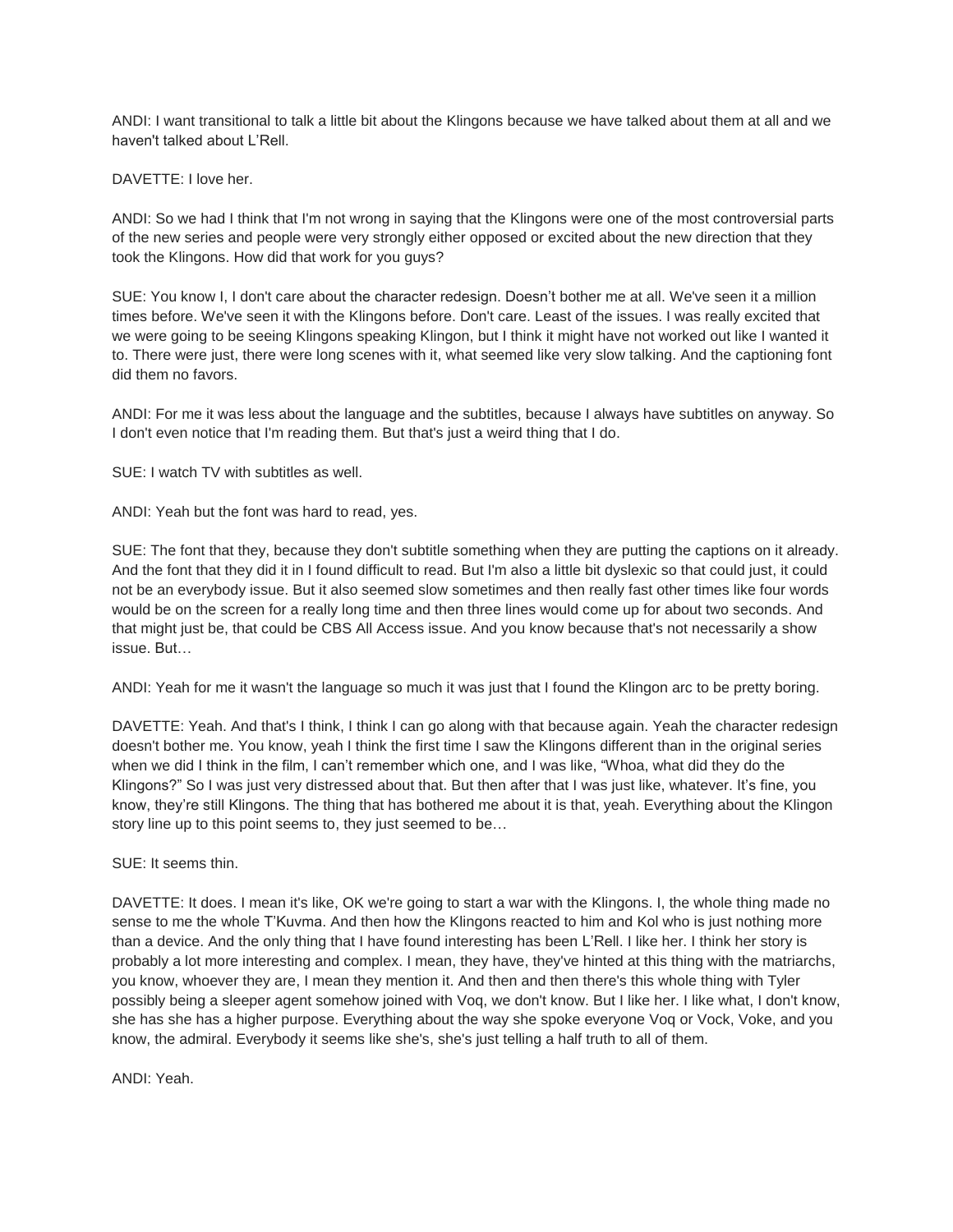DAVETTE: …for a purpose, like she has a higher purpose and everybody that she's coming in contact with in relation to this thing plays a part in that. And, you know, I just, I hope that she lives up to my expectation. But so far I really like her character as far as on the Klingon side of things. She's the only one who's held my interest. Kol was just a mess of a… I mean what the hell was that about. I'm sorry.

ANDI: What, you didn't like it when he took over a ship with like Bloodwine and chicken wings? Because I super dug that. That's my favorite thing about Kol. That and the fact that he betrays literally everybody and everybody is always surprised. I love that. That is good stuff.

DAVETTE: Yeah, what the hell was that? I'm sorry I keep saying that. I mean, I was like the thing that just did me in totally was when they said, "Hey we got this Evite from these people in Pahvo. What are we going to do?" He's like, "Hell, let's go!" I was like, do you know Pahvo? Do you know what's waiting for you on the other end? Do we know anything about the Pahvans? No. We didn't even know there were Pahvans until recently. We just thought it was a planet called Pahvo. And, you know, they get this message, and it's just like, "Yeah, we're going to go, and then when we get there, we're going to kill them, because…Why?" Why? Why are you killing them?

SUE: It all moves at the speed of plot.

ANDI: Look, guys. He is ready. He's got several casks of Bloodwine in case things get tricky. He is prepared, OK?

DAVETTE: This makes no sense. And then he gets there, and then it's like, "Yeah we're going to fight." And then, and then the whole thing with him and Burnham, I was like… It's like, he's going to, he's like, "Oh, I've got this human, and so I'm going to, I'm going to put her in the brig." She's like, "No fight me for your honor." And just like, "You don't have any honor." Well, we know that. So why would he bother fighting her? Why don't you just say, "You know what? I don't have time for you puny human. Now I'm going to put you in the brig and then I'm going to kill you later. And we're going to warp the hell out of here because we don't know what's going on." And, but no, he's like, "Yeah I'm going to take the time out from this to fight this little girl."

SUE: She insulted him. When there are Internet trolls and you tell them they're wrong they're gonna fight you no matter what. Even if they should just go away.

DAVETTE: Have one of your minions do it, like, "You, minion. No, shoot her."

ANDI: Well at one point he has literally her neck in his hands and he could easily kill her, but he takes the time to do some evil monologuing which is my favorite villain trope of all-time. It's like he could literally crush her neck and just end it right there, but instead he's going to talk a while so Burnam has time to get out of it.

DAVETTE: And then she gets him with a, you know, a groin shot. Which, you didn't see that coming? That's like… I just thought he was, that the whole thing was so ridiculous, and I, I just really lost patience. This last episode really left me a little cold because of that whole thing. And I just, because, and then, and then we don't find out what happened to the Pahvans anyway.

ANDI: They're fine.

DAVETTE: It's like, what happened to the Pahvans?

ANDI: It's all good.

SUE: The Klingons beamed down looking for some bipedal species, and they didn't find any. So they left.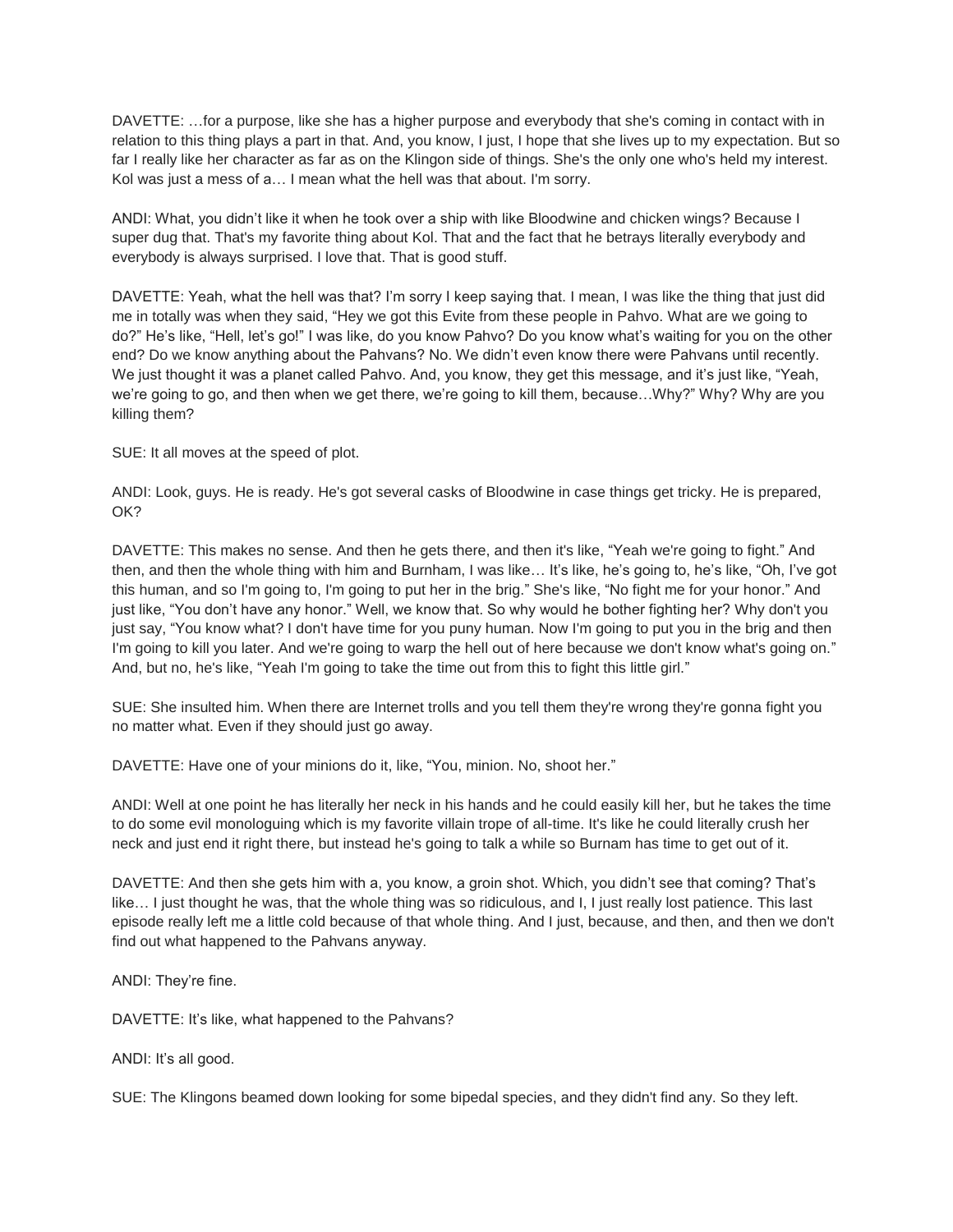ANDI: Yeah, basically.

DAVETTE: It was like, so why did we have… And if they were powerful enough to, I don't know. It seemed like… I mean it would have been so great to me if they turned out to be like the Organians or somebody. Like some super like, "Oh you guys think you know what you're doing? Here, we're just going to totally screw up your stuff right now." And, you know. But no, it's just like well the Pahvans are fine.

ANDI: But they do make really cool tents, very romantic.

SUE: But can we talk for a second about later in that episode when Lorca is convincing Stamets about doing those 133 little jumps, and he pulls up this universe map and he's like, "Look at all these other universes we can explore." And like, how does Lorca know that? Shouldn't Stamets be the one who knows that?

DAVETTE: Yeah, what are you showing him? He's been there.

SUE: And also who are you that you've mapped these pocket universes and things?

ANDI: This is a tiny bit suspicious. I, I do want to quick go back to L'Rell, in that I do agree with you that she is tricky. And I like that I don't know what her motives are and that I don't think I know what her plan is.

SUE: While she's from a house of deceivers and spies. Did you know that? Also she's from a house of deceivers spies. And you know what her house is?

DAVETTE: Right.

SUE: Deceivers and spies.

DAVETTE: So there you go.

ANDI: I don't like her, though, like as a person. I like her as a character. Like, I think she is interesting. Like, I am not bored when she is running around doing weird shady stuff. But I don't like her as a person. And I, I don't know what her endgame is so she keeps me engaged, but I also want her to fail because I think she's terrible. So all of that together I think makes for a good character, like the kind of someone you love to hate sort of thing.

ANDI: I did want to talk a little bit about her and Tyler, because that, it was a very big part of the last episode. So when we first met Tyler he implied extremely heavily that he was forced into a sexual relationship with L'Rell to save his life. And it bothered me at the time that Lorica kind of goes, "Ugh." Like he reacts to that, but they don't really talk about it very much. It's not really framed as sexual assault, and then they kind of move on from it very quickly. So I was upset about that and I'm really glad that they came back to it in this episode, but I'm kind of disappointed in how they did that. So like they have this first scene where Tyler is dealing with PTSD, which was triggered while he was on the alien ship and he saw L'Rell and was triggered immediately to flashbacks. And he's very vulnerable, and he is, you know, really suffering. And he and Burnham sit down and he opens up to her and he talks about what he went through, and I thought it was wonderfully done. Like, for once we actually had a character who experienced sexual assault in Star Trek, and then they actually examined what that does to a person, and I was really happy about that. But then like maybe even just a scene later they go into a really creepy flashback and make me watch his assault. And I was really upset by that, and I just wanted to see if I was the only one or how other people felt like that, about that scene and about that storyline in general.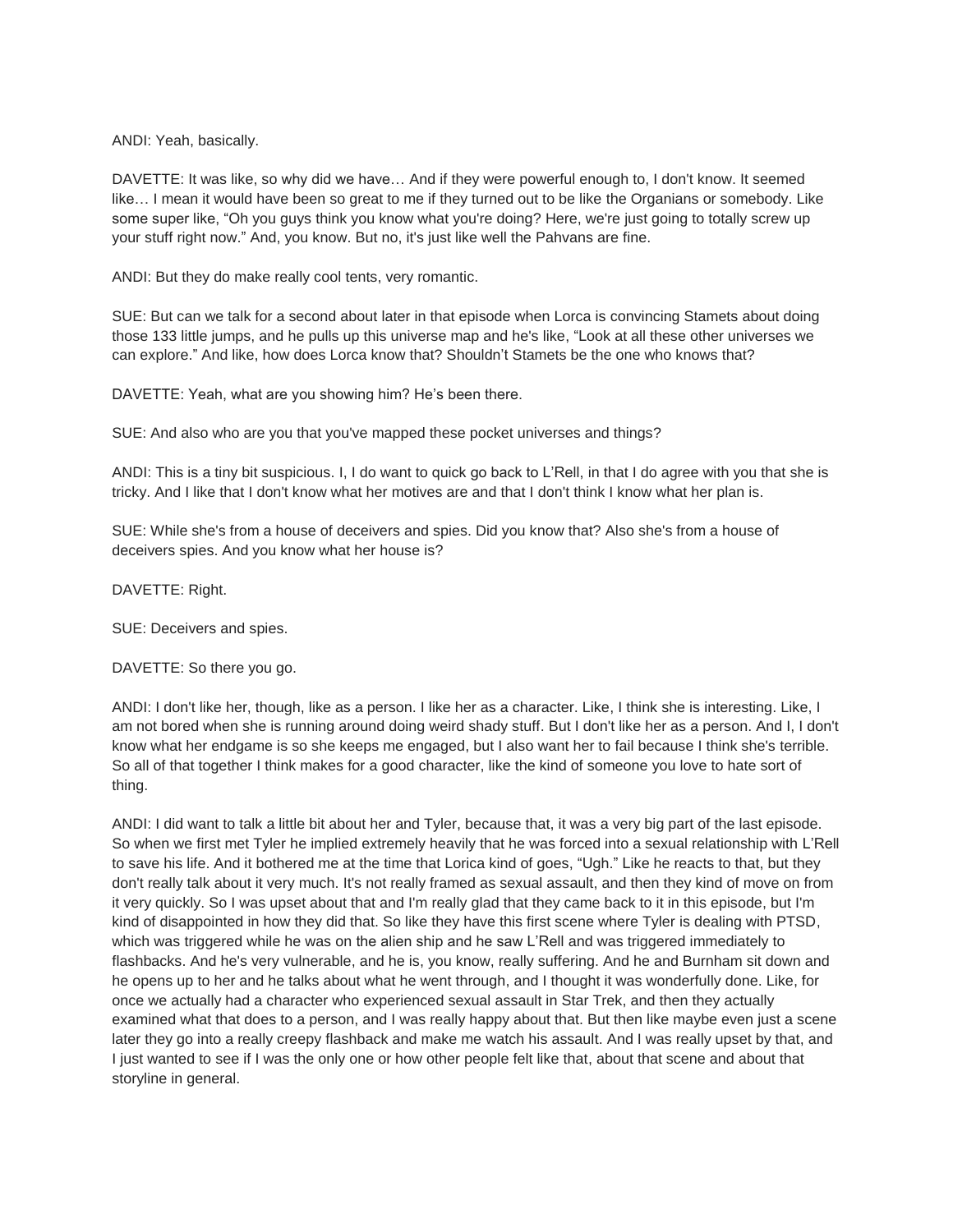SUE: I have very complicated feelings because I remember on social media after it's first revealed in that episode on the, on the prison ship, there were so many people saying, "Oh that doesn't mean sexual assault." Like, they were fighting against it for some reason. I don't know why. But I like that the show didn't back down from it. You know, that it was confirmed that it is very clearly explicitly now something that, basically something that they're not backing down from. I'm not going to say I like that this is something that happened to a character. You know what I mean?

ANDI: Yeah.

SUE: But I certainly did not need the scene. I didn't need to see it.

ANDI: It was just disappointing because I feel like for the first time I was like, "Oh my God, did Star Trek actually do an assault story with care?" And then two seconds later, it was like, "Oh no, nevermind." Like, we have a gratuitous, very upsetting rape scene that I really didn't need to see. And I thought it was really strange that they went in they did this whole episode about how horrible PTSD is and how horrible it is when it's triggered and then showed a very upsetting scene that I know for a fact made a lot of survivors upset. And that just made me… It undermined every good thing that they did for me in that episode in regards to that storyline.

DAVETTE: So I'm, I'm going to be, I'm, I have an unpopular opinion on this. I didn't, I'm one of those ones who I did not see the sexual assault scene. Not that Burnham didn't enter into a forced sexual relationship. I think that that happened and I think he did it to survive. But my reaction to his flashback when he saw her, I think that I don't believe that it was entirely PTSD. I think that because I, because I'm one of the ones who prescribed to the story line that the possibility, or the fan theory, that he and Voq or have somehow been joined somehow. I don't know what level, but that, I think that what they showed in the flashbacks seemed to indicate more than the sexual assault and the torture. It seemed like possibly surgery on some level. And you know I guess you would have to maybe look at the thing frame by frame to see exactly or to see more. But I got the indication that this was a combination of a memory of his and a memory of Voq's, and whatever happened between two of them. I don't completely trust his memory of everything that is going on. His reaction to L'Rell in the, in the, in the burial chamber is different than his reaction to L'Rell when he's escaping from the alien ship. He wasn't, he was not overcome when he saw her there. He fought her there. But then this time he was triggered by her and I don't know if it was just a reaction to the, you know, the forced sexual relationship, or not relationship, the forced sexual situation that he was put in. I think that there was something else emerging and I think that that kind of is confirmed when he goes to see her in the chamber in the brig and is like, "What did you do to me?" And her saying, "I'm not going with them hurt you."

SUE: So I think that Tyler is Voq. Straight up.

# DAVETTE: OK.

SUE: But who knows? This might be an implanted memory. This might be totally false. This might be something, if she can adjust his memory that, you know, maybe they were lovers before but she did something in that memory to make it traumatic.

DAVETTE: That's what, I believe that. I think that's very true. But also the sexual violence I think that we saw. I just honestly I interpreted that as Klingon lovemaking. I mean it's like, it's been implied over and over again.

SUE: Whether it's completely fake or whether it's altered or whatever it is, how he's experiencing it now is still traumatic.

ANDI: Yeah.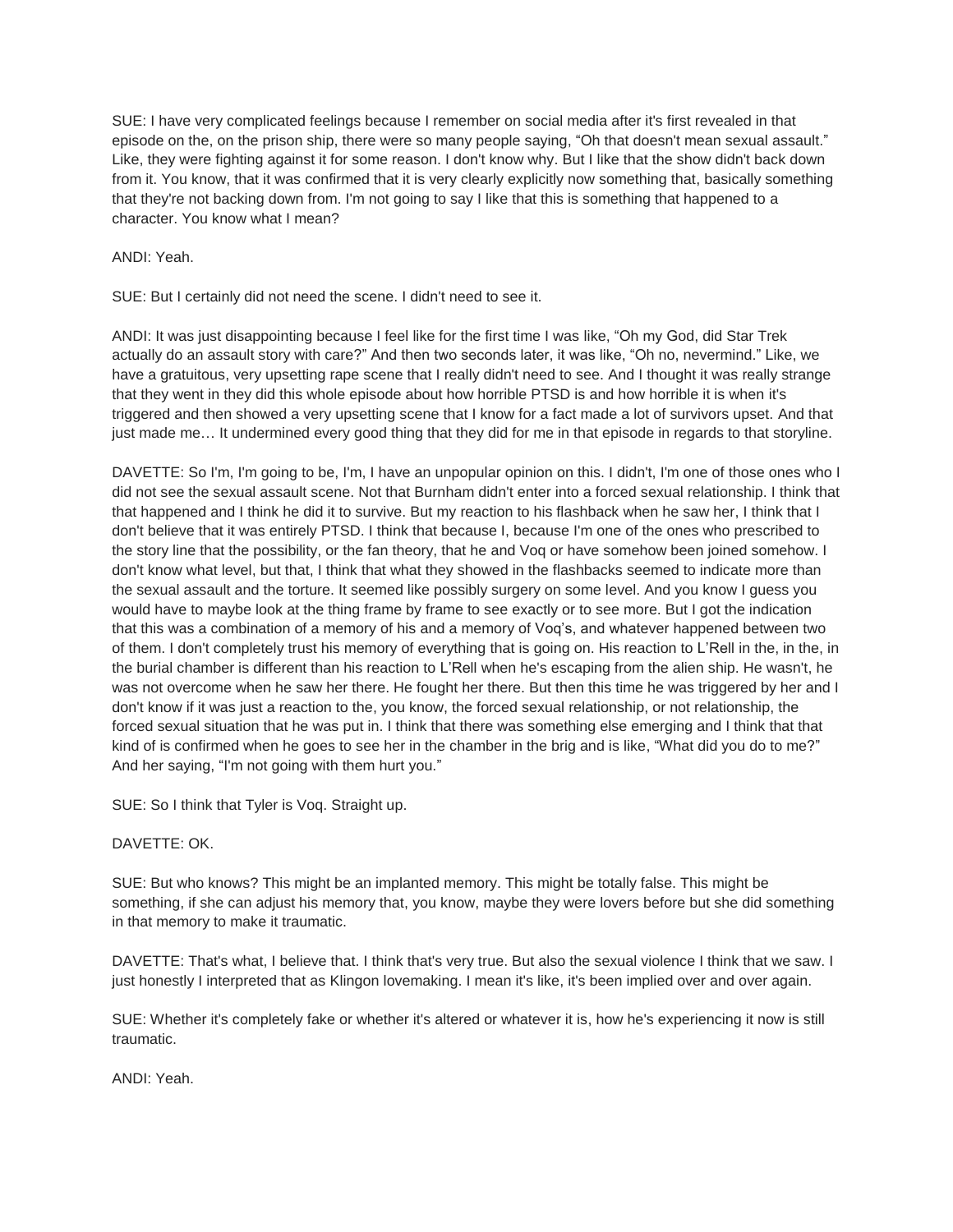DAVETTE: Oh yeah, I know that there's like, I mean he's going through a lot. I just don't know whether how much of that is a struggle for Voq to take control of, or whatever is happening to him. It's horrible. But I don't, you know, I just again, when I saw that scene or whatever they were showing us, I didn't interpret it as a sexual assault. I interpreted as just Klingons having sex, just because of everything that they've talked about in the past. And in fact when I did my recap, I included a link to, you know, one of Worf's statements about, you know, only having access to human females, and they're very fragile. So he can't like, he has to hold back. So that was like, that's something that has been intimated about relations between Klingons anyway in everything, in every iteration of Star Trek where they've showed that. So when I saw that I was like, "Oh, OK. So that's L'Rell and him." But is it L'Rell and Tyler, is it L'Rell and Voq? We don't know. And then I saw the whole, with the machinery or whatever that was, and I was like, "Oh, I wonder if this is mixed in with whatever they did to Voq and to Tyler to get them into one?" So that was just my whole thing. It didn't. I didn't, you know. And in fact someone else mentioned that to me afterwards the sexual assault and I was like, "Oh really?" I didn't even see that. And then I started reading all of this. There's been several articles now, and this is for, you know, various commentary. So I don't know if that was what they intended.

SUE: I think it's definitely what they intended. There was the first scene on the prison ship where he says that she took a special liking to him.

DAVETTE: Oh right. Yeah. No, I knew that.

SUE: And I think that then that scene is certainly supposed to make it interpreted that way.

ANDI: Explicit.

SUE: Yeah.

ANDI: I do think we don't know everything about what that flashback has, is portraying, and we don't know everything about what happened between them, and we don't know, you know, we don't know who Tyler is. Let's be real. And so I will be interested to see how, how, what, how they will trace going forward and what we will find out about these various theories. We talked a lot about the Tyler is Voq theory. That one is pretty common, and I don't know, at this point I feel like it has a really strong hints to it.

SUE: And I think that's what that scene at the end of the episode is, too, when he goes to the brig and is like "What did you do to me?" And it wasn't, I don't think he's talking about like, what horrible torture did you put me through. I think he's talking about like, what did you do to my brain that I'm remembering all this stuff that didn't happen?

DAVETTE: Or he may be Voq at that point saying, "What did you turn me into?" I mean that's, yeah. There's so much.

ANDI: I do want to talk about the other fan theory that's kind of going around and what we think about that before we wrap up.

SUE: Lorca's from the Mirror Universe?

ANDI: Yes, that one. The fact that we don't actually know, like that, that is something that I think is also a really compelling theory that Lorca is not actually from our universe, that he's in the Mirror Universe. Or, and I heard this one today, and I like this one, too, that this has been the Mirror Universe all along and Lorca is from our universe. So there is a lot of there's a lot of questions here. The Lorca is from the Mirror Universe one, I think is the strongest. And I mean there, there is a lot of things from that last episode that can be reinterpreted, too. He meant to go to the Mirror Universe, and that was his plan all along.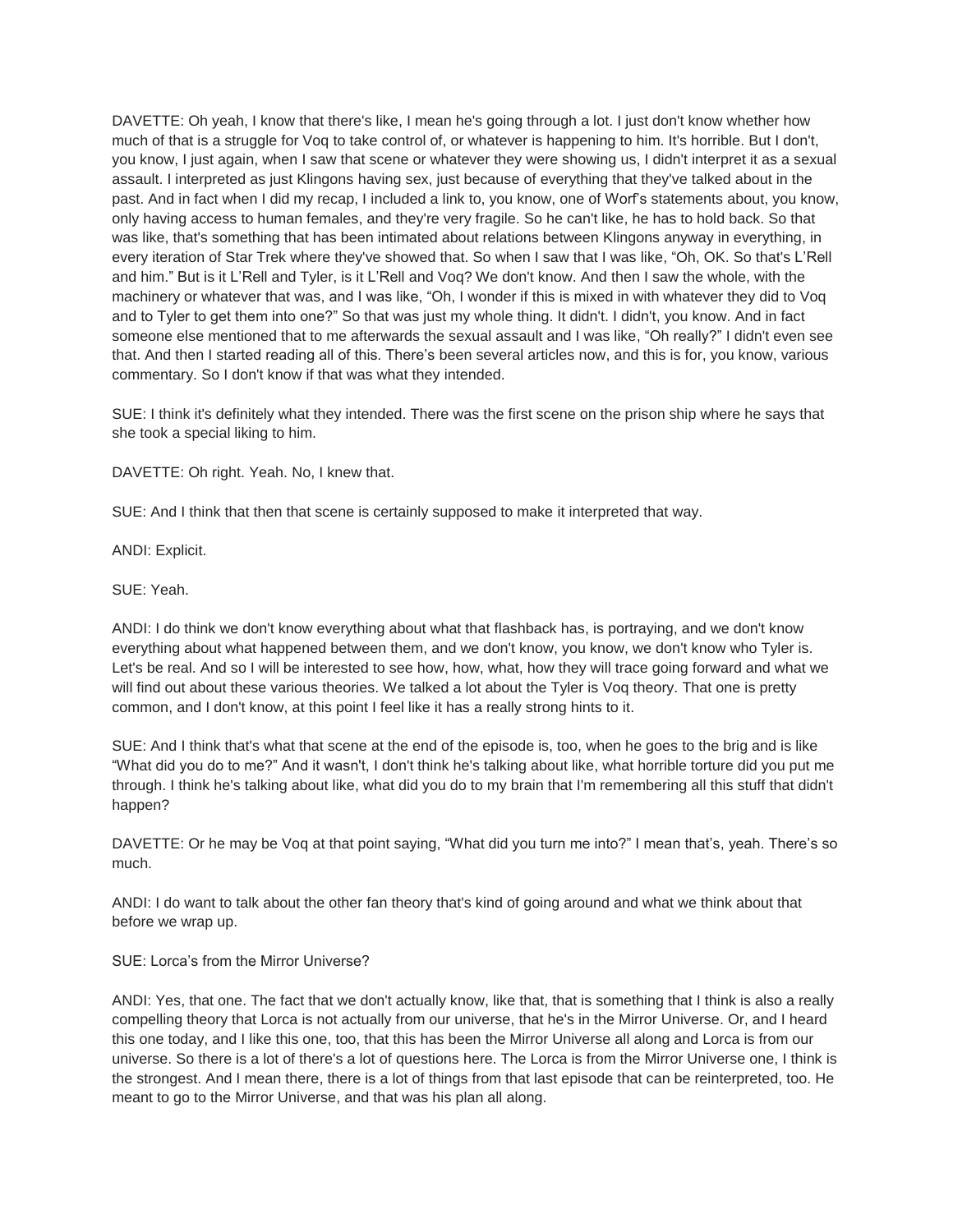SUE: Well there's the override, for one.

ANDI: Yeah, there's the override. There's the fact that he says, "Let's go home," just before they jump. There's the fact that he's been mapping star systems and other universes. We've kind of hint-hinted at that before.

SUE: I mean the, the show runners have confirmed that we will visit the Mirror Universe this season. We don't know that they're there now. But I don't think that we started there at all, because I don't think that Georgiou would be someone from the Mirror Universe.

DAVETTE: Well not everybody in the Mirror Universe, from what I understand, was like, it's like if you're evil in the Mirror Universe, I guess you're nice in the, in this, you know, universe and vice versa, right? I mean wasn't it, like a thing?

SUE: Yeah but she seemed to be more representative of Starfleet.

ANDI: Actual Starfleet, yeah.

SUE: Especially based on what Cornwell says.

ANDI: Plus, they don't have any of the uniforms of the, or the logos and stuff.

SUE: Nobody is wearing a gold sash.

ANDI: Yeah exactly. There's no ripped, there's no abs anywhere. Like, I mean, come on.

DAVETTE: OK. Can I just say, I don't, my own personal theory is that Stamets is not who he was. I think Stamets has been flipping in and out of different realities since he's been doing this, and when he came out of that last, I'll just say when he came out the last sequence of jumps, he was, I don't think he was the same person at all. There is, and when he looks at Lorca there's, there's an edge there. I mean he's been snarky but there's something else there. And when he looks at Lorca and says, "And I'll always have you to thank for this," I mean, there's like, that's, there's nothing nice about that. There's like this very kind of, you know, "I'm going to get you," you know, to it. And so and I think Lorch is like, "Oh yeah." I mean when he walks away he looks at him like, "Hmm." And also when even when he kisses Hugh before he goes into the chamber and talks about all this stuff, I mean, he has an air about him that's very, what's the word, superior. It's like "Hello. We're going to be going now." And I mean, it's almost as if he doesn't, he's not going to take them where they think they're going. That he's going to like maybe he's seen a different version of, you know, what they're, what he wants them to be, where he wants them to be, and that's where he's going to take them. I kind of get that from him. So when he, you know, when the thing fall, fails of course they telegraphed that for miles. It's like, "Oh we're not going anywhere folks." I mean you knew that was coming. But when he falls out of the chamber his eyes have gone silver-blue or whatever.

SUE: Memories of Gary Mitchell, anybody?

DAVETTE: Yes, exactly. That's exactly, Gary Mitchell. And I'm thinking, "Hmm, OK." And then they do the, you know, scenes from, you know, coming scenes, and he's thrown Hugh across the floor with the touch of his hand basically. It was like, yeah we're, we're, he's, he's there.

SUE: I hope we don't lose him, because I'm gonna be really upset if there's no Anthony Rapp in Season 2.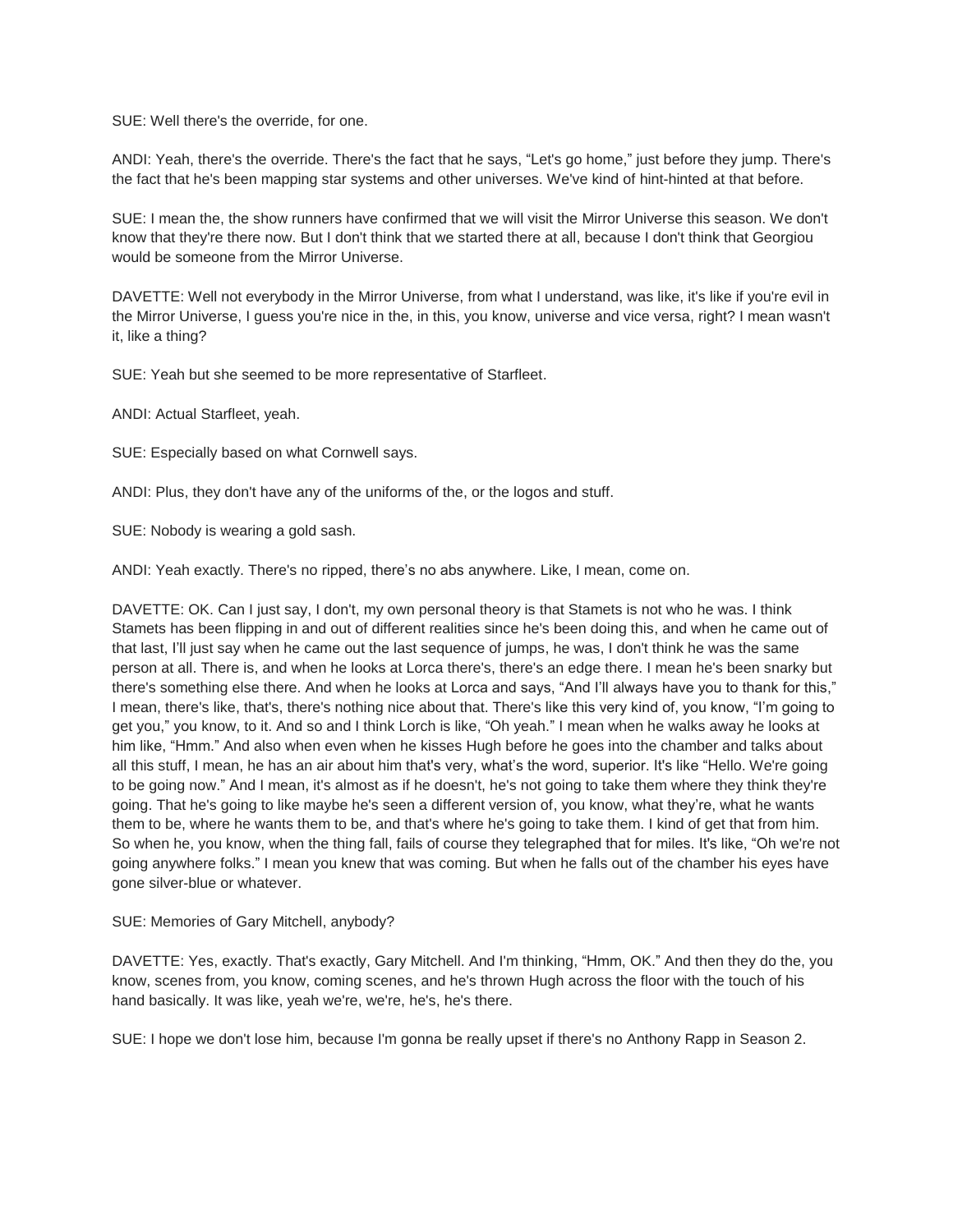ANDI: Yeah. The other thing that kind of goes to that theory is when he came out of one of the jumps and accidentally called Tilly "Captain," and that to me was like, is he, either he's either jumping in time or he's jumping in universes so there's definitely something going on there which is cool.

SUE: Time and space are just the same thing.

ANDI: Yeah definitely.

DAVETTE: Yeah. So it's possible. Like yeah, there are so many possibilities. And I just, if we do have a Mirror Universe, I'm so needing to see Tilly as Captain because she's…

ANDI: Evil Captain Tilly.

DAVETTE: I can hardly wait to see her, like, just being evil.

ANDI: I also want to see Mirror Georgiou, just so we can have Yeoh, Michelle Yeoh back.

DAVETTE: Yes.

ANDI: OK, well we're kind of running out of time. And man, we covered a lot, but there is a lot more to go. So I'm glad that not only are we going to have another episode on Discovery in general, but we'll definitely be doing episodes on characters and themes and we'll do more episodes. Maybe not right away but there is so much to talk about in this show. Kind of as a wrap up do we want to just say, like how much did we like it? Did we not like it? Like just overall, what are your feelings about what worked and what didn't work for you?

DAVETTE: So far, really quickly, I'm just going to say I love, it's very Star Trek. It feels very Star Trek. I know a lot of people didn't think that it would. But I think they've really kind of stuck with a Star Trek feel even if with a little darkness. I'm very happy with Michael. I want to see more development, though, of her as a person, not as a reaction to the war or a reaction to someone's words like Sarek's. Or, you know, I'd like to them to explore a little more of a relationship. She and Lorca's relationship because I think she may have supplanted her father with Lorca. And if they're going to keep up the relationship with she and Tyler, they need to make them closer because right now in the last episode, it was like brother and sister to me. I didn't feel the same kind of connection, chemistry-wise, that I saw in the episode where they danced and you know they were getting close. This when it was like, yeah. There was no connection there. So overall I'm, I'm loving it. I'm really looking forward to what happens in January. But, I'm going to go back and re-watch everything a couple of times so I can pick up things.

ANDI: I don't think you're going to be alone there. How about you, Sue?

SUE: Oh, I just want more. Like, I don't want to have to wait.

DAVETTE: Yeah.

SUE: But I know we're sort of joking about it and making fun of some of the sillier parts, but I really enjoyed it. I'm, I was nervous. You know I've been through this before. There's going to be more Star Trek and the last time it was Enterprise. And this is way better than Enterprise, so.

DAVETTE: Oh man, is it.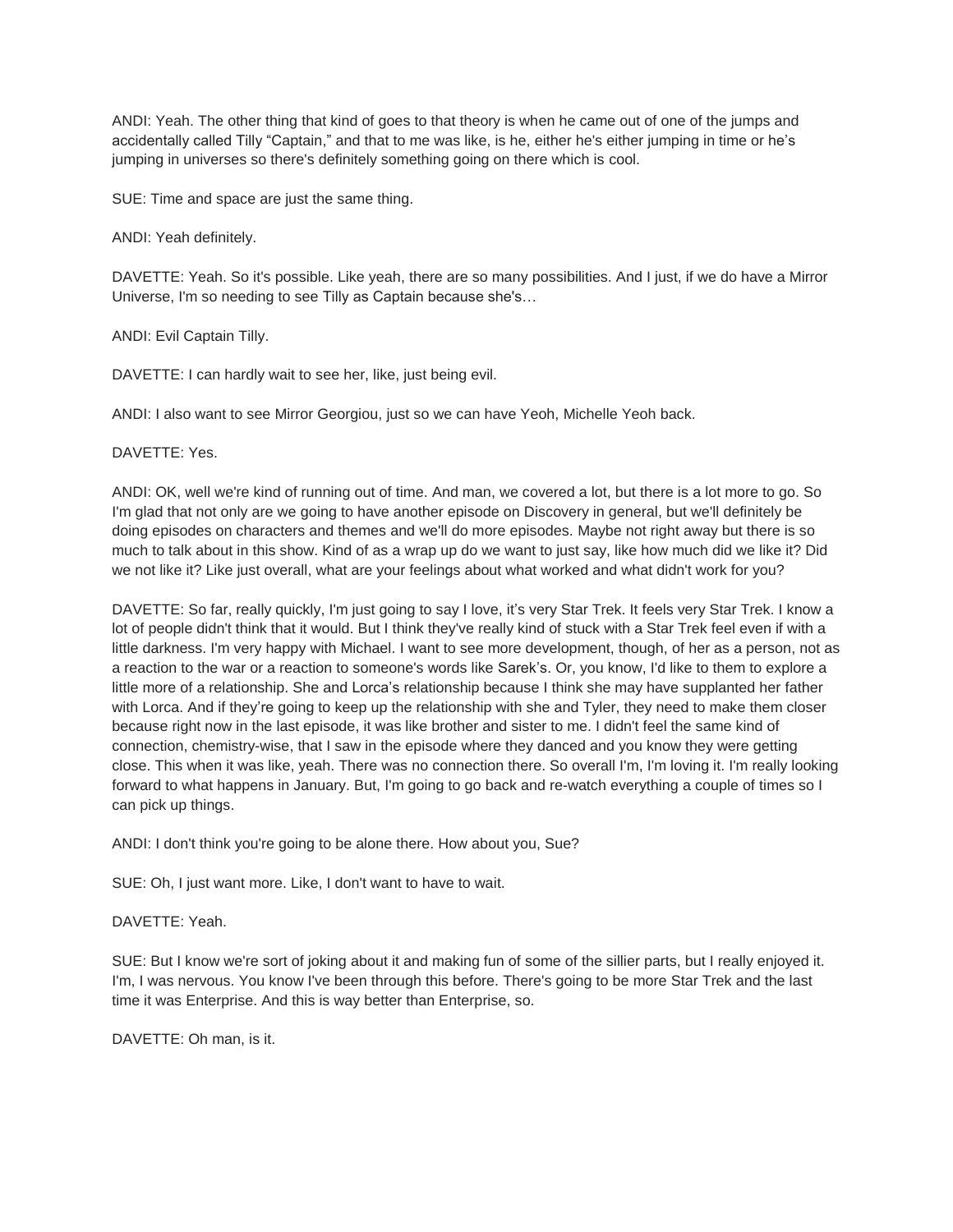SUE: I mean, I'm happy about it and I, really for the most part I'm just trying to stay out of social media comments about it. Like I just, I don't care. If you don't want to like it, you don't have to like it. If you're trying and you still don't like it, that's OK, too. But like, let people enjoy things I guess is my wrap of thought for today.

ANDI: Well I'm with you guys I'm really enjoying it. I have concerns about some things like anybody would watching something. It's not ever going to be perfect. But I think that they are doing a great job of keeping me engaged with the characters, and I really want to know what happens next. So that's always good. I would love to see more women, because we're starting to lose women.

DAVETTE: We're losing them.

ANDI: Yeah, yeah. So I would like to see more women. I would like to see more of the bridge crew.

### DAVETTE: Yes!

ANDI: So we didn't get to talk about them because apparently we'd need, like, six hours to talk about Discovery. So we didn't get a chance to talk much about the bridge crew, but I think that they all really have a kind of a distinct presence on the bridge, which is really cool. I really like that, the diversity there. Like, really just very cool, and not only just, you know, women and people of color and women of color and all that stuff.

SUE: It feels like it's mostly women. Which is great.

ANDI: Yeah, it is. It definitely is.

DAVETTE: There's like maybe one guy or something.

ANDI: Yeah there's there's Rhys and then there's everybody calls him Eye Candy. I don't know. And then there's the communications guy. But also just like very interesting people, I think. Like, and we don't know very much about them, but everything we know about them is interesting. So I would love to see more about them coming up.

DAVETTE: I just followed, and I I'm going to butcher her name, but it's Oyin Oladejo. She's the African actress with the wonderful dreads and the beautiful face and the eyes I'm just, like, loving her. I was like, I saw her on the bridge a couple times was like, "Oh my God, please don't let her die! Please don't let them get rid of her!" And it looks like she's you know gonna be like a regular, I mean like, they gave her a lot of lines in the last episode and they keep focusing on her and she's so pretty, and just really, I'm just like, "Yes, yes, yes!" And so I've just followed her Twitter, and she just opened a Twitter account, I guess. I think that's the tell, it's like when one of these characters opens a Twitter account, and it's all like Star Trek. It's like, "Yes they're going to be on. She's going to be on again." So she plays Jo, Joann. It's easy to pronounce, Joann Owosekun. They pronounced it on the show. But she's one of the bridge officers, so I think she's at helm? No, she's not the helmsmen she's ops.

ANDI: Her and Detmer have such a cool chemistry. And I want to see, I want to see them together more. And I want to see them in the cafeteria chillin' out, having a good time talking. I want to see them on away missions, you know, like all this cool stuff. But, I think there's room for that. So I'm, I'm happy and excited for more. And I think in general, the response has been fairly good, although the people who don't like it really don't like it, so that's fine. If you guys want to, you know, comment on what you liked and didn't like about Discovery, our Facebook's always open for that. We have the recaps post on Facebook that you can talk about each episode and then when we post this. Love to hear from you. Keep it respectful. As Sue says, let people like things. Well DaVette, thank you so much for joining us. It was really lovely. You want to tell people where people can find you on the Internet?